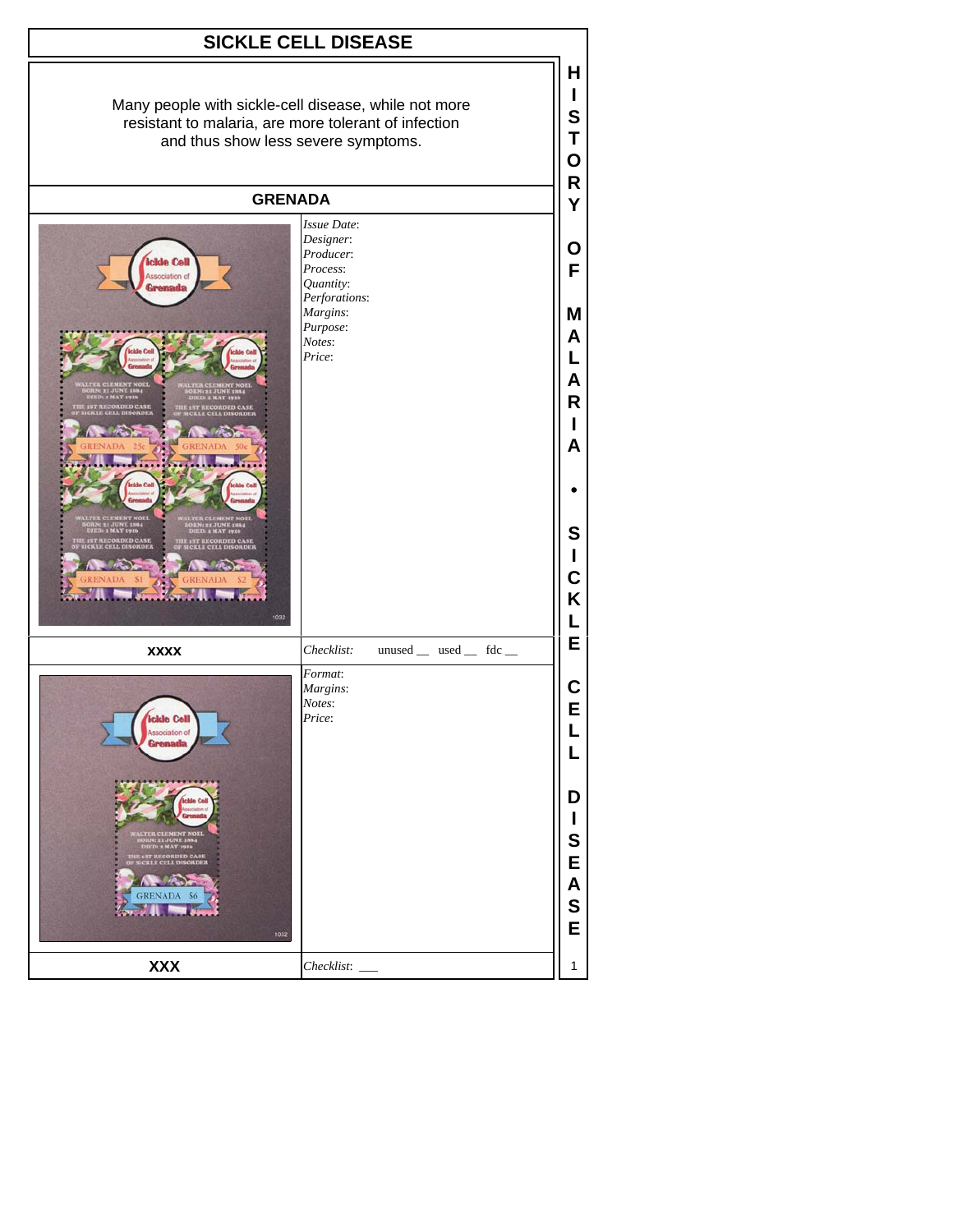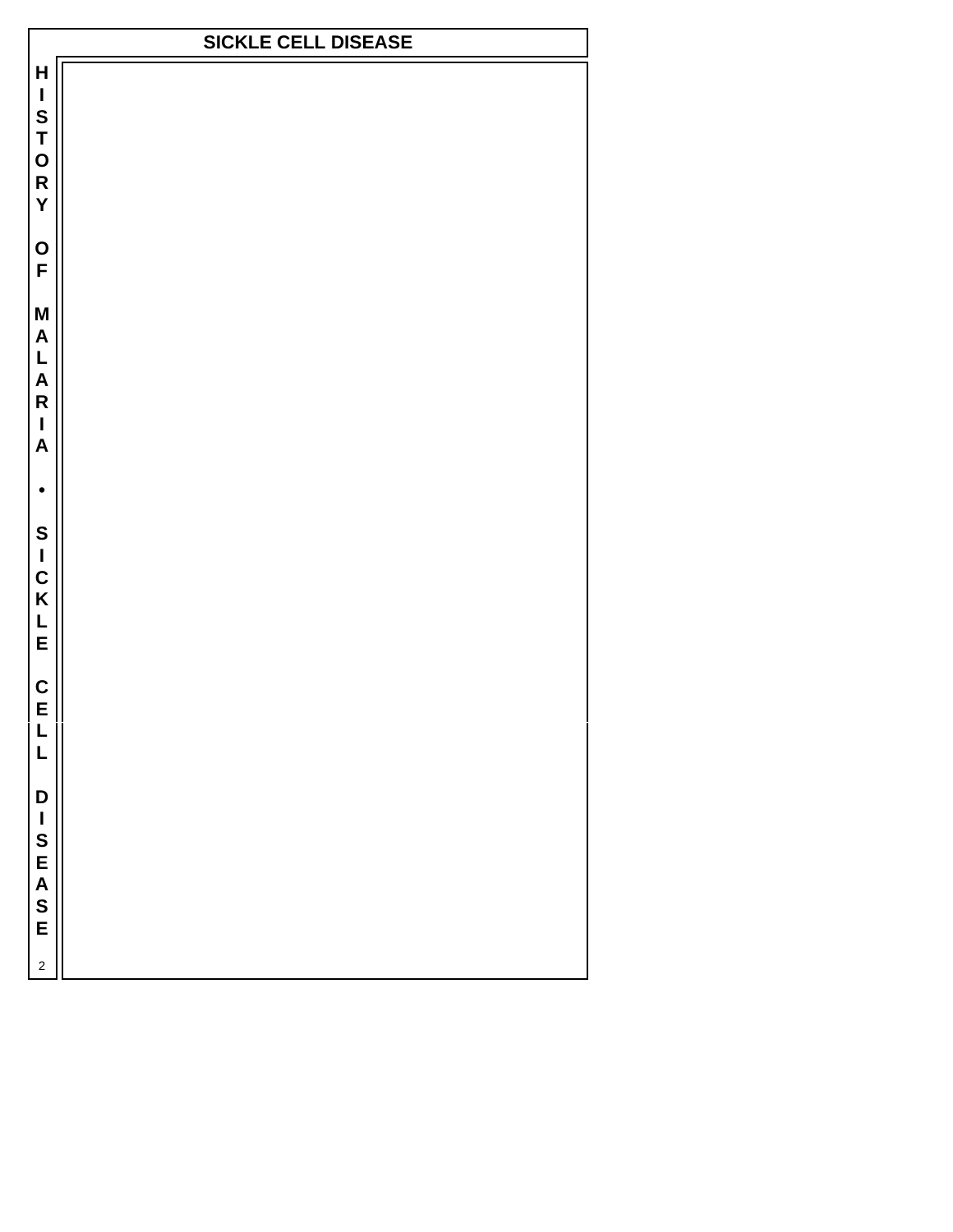## **SICKLE CELL DISEASE H UNITED STATES I** *Issue Date*: September 29, 2004 **S** *Designer*: James Gurney *Producer*: Avery Dennison Co. **T** *Process*: photogravure **O** *Quantity*: *Perforations*: 11 **R** *Margins*: 2004 at bottom left **Y** *Purpose*: encourage early testing for sickle cell disease *Notes*: sickle cell occurs most commonly in people (or their descendants) from parts of tropical and sub-tropical regions where malaria is or was common. **O** *Mother and child Price*: A **F** *under inscription* TEST EARLY FOR **M 3877**  $\qquad$  *Checklist:* unused used fdc other \_\_\_\_\_ **A** *Format*: sheets of 200 (2 panes x **L** 5 panes) VILLES vim **A** *Margins*: copyright, price, and plate numbers as shown; **R** bottom center shows **I** position of pane in sheet *Notes*: **A** *Price*: D **• S I C**  $rac{37}{x20}$ **K L E C E L L 3877 Pane of 20** *Checklist*: \_\_\_ **D I S E A S E** 3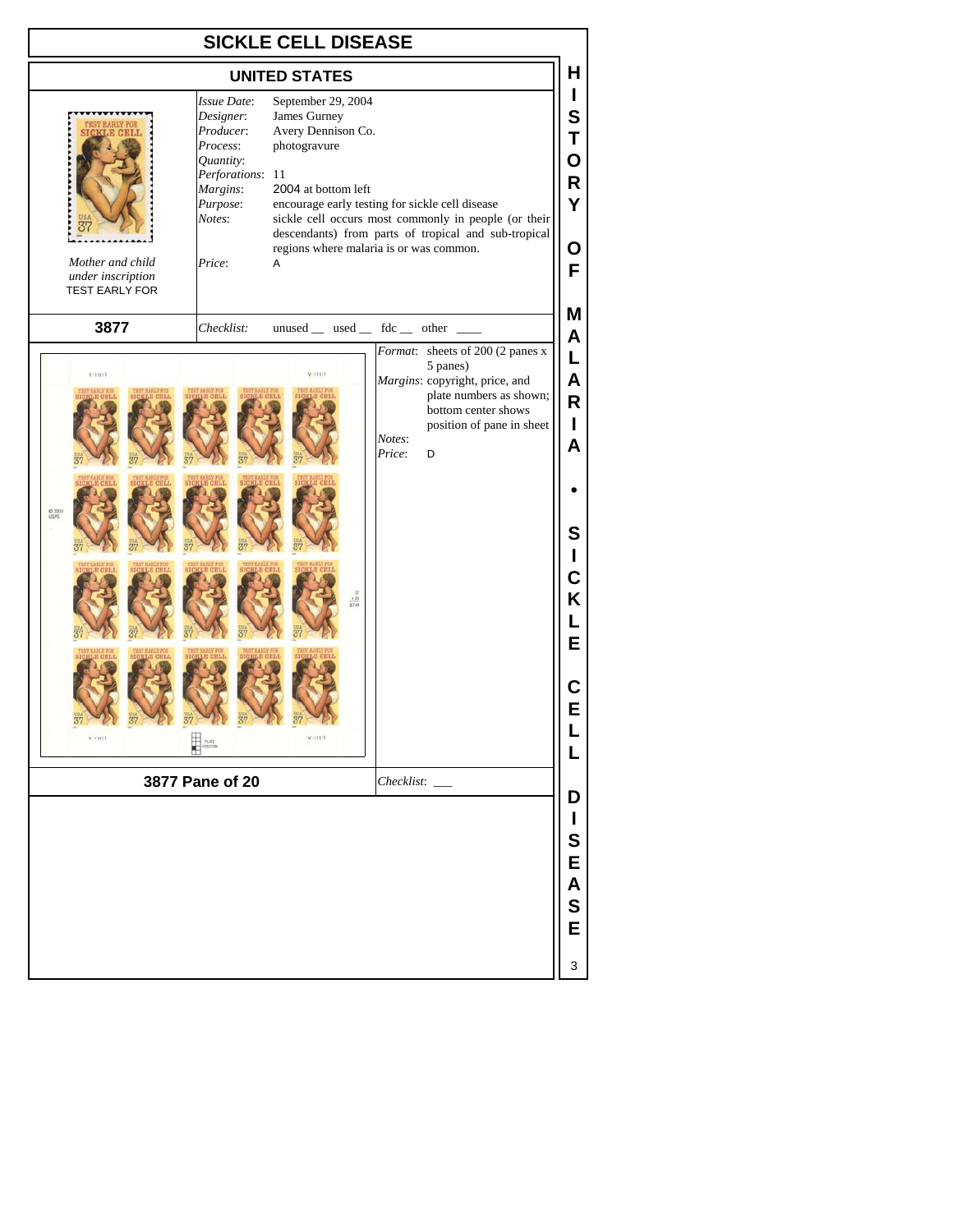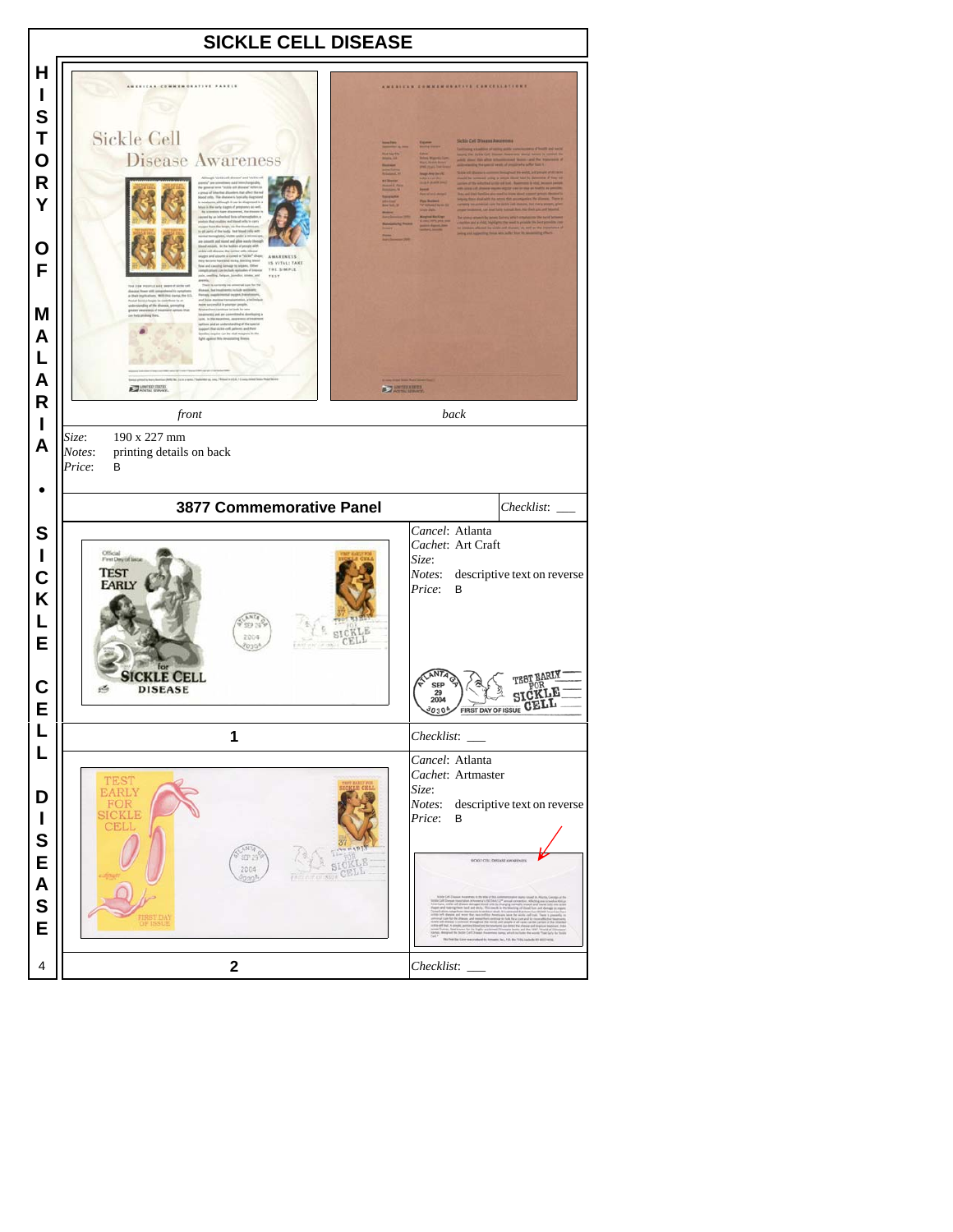| Cancel: Atlanta<br>Cachet: Artmaster<br>TEST<br>Notes: plate block of 4<br>EARLY<br>for<br>Price:<br>C<br>SICKLE<br>CELL<br>SEP<br>29<br>2004<br>0.50<br>V IIII)<br>3<br>Cancel: Atlanta<br>Cachet: C-cubed<br>FIRST DAY OF ISSUE                                                    |
|--------------------------------------------------------------------------------------------------------------------------------------------------------------------------------------------------------------------------------------------------------------------------------------|
|                                                                                                                                                                                                                                                                                      |
|                                                                                                                                                                                                                                                                                      |
| 165 x 93 mm<br>Size:<br>Notes: descriptive text on reverse<br>Price: C<br><b>C-cubed Cachets</b><br>SEP<br>$\frac{29}{2004}$<br>FIRST DAY OF ISSUE O<br>030<br>SICKLE CELL DISEASE<br><b>Sickle Cell Disease</b><br><b>Testing Early Saves Lives</b><br>Cover # 3 of fifty produced. |
| 4<br>Checklist:                                                                                                                                                                                                                                                                      |
| Cancel: Atlanta<br>Cachet: Collins<br>SICKLE CELL DISEASE AWARENESS<br>Size:<br>Notes: cds only: slogan omitted<br>Price: C<br>29<br>2004<br>7030<br><b>FIRST DAY</b><br>OF<br><b>ISSUE</b>                                                                                          |
| 5                                                                                                                                                                                                                                                                                    |
| Cancel: Atlanta<br>Cachet: Colorano<br>Sickle Cell Anemia<br>Size:<br><b>Sickle Cell Disease</b><br>Notes:<br><b>Awareness</b><br>Price: C                                                                                                                                           |
|                                                                                                                                                                                                                                                                                      |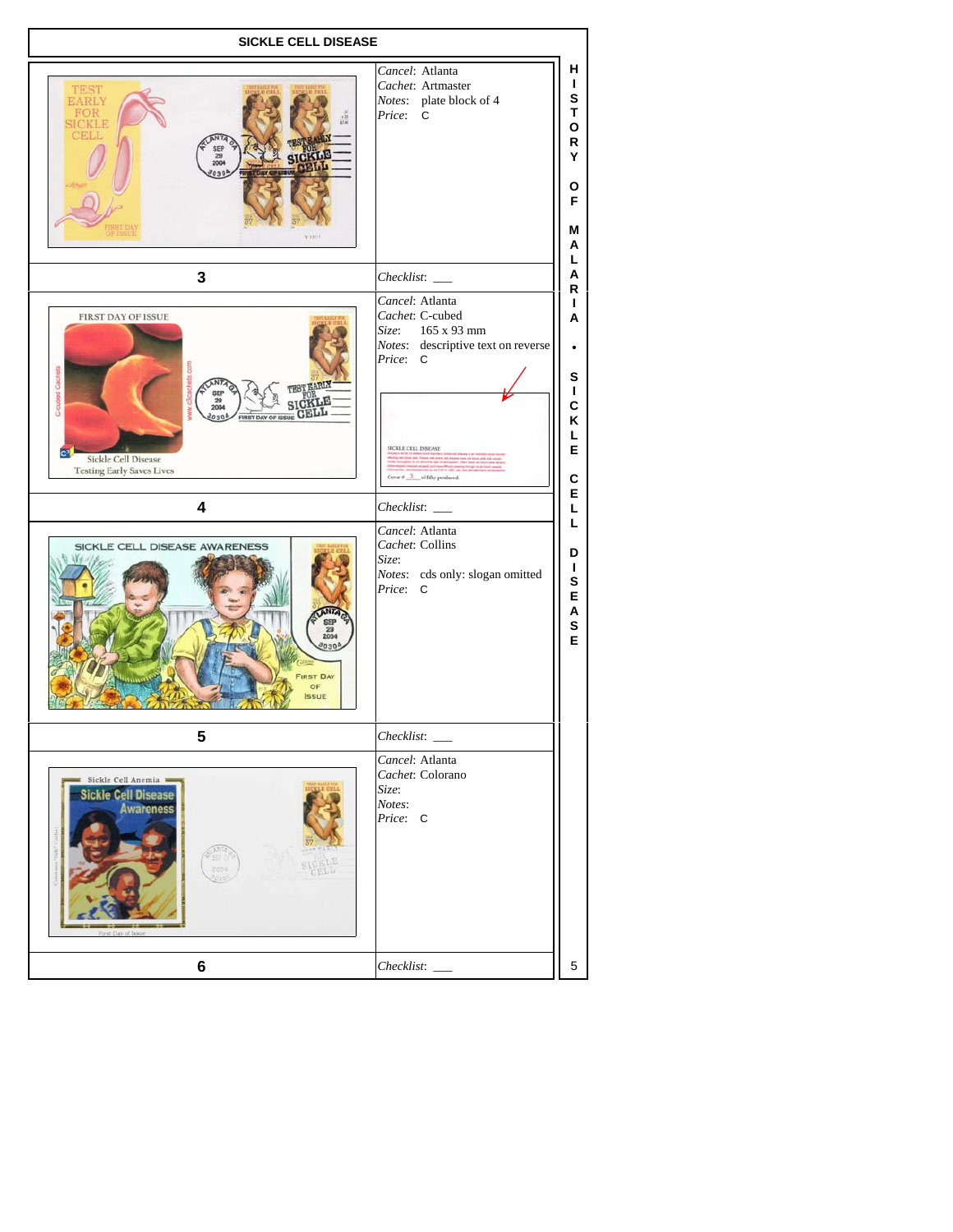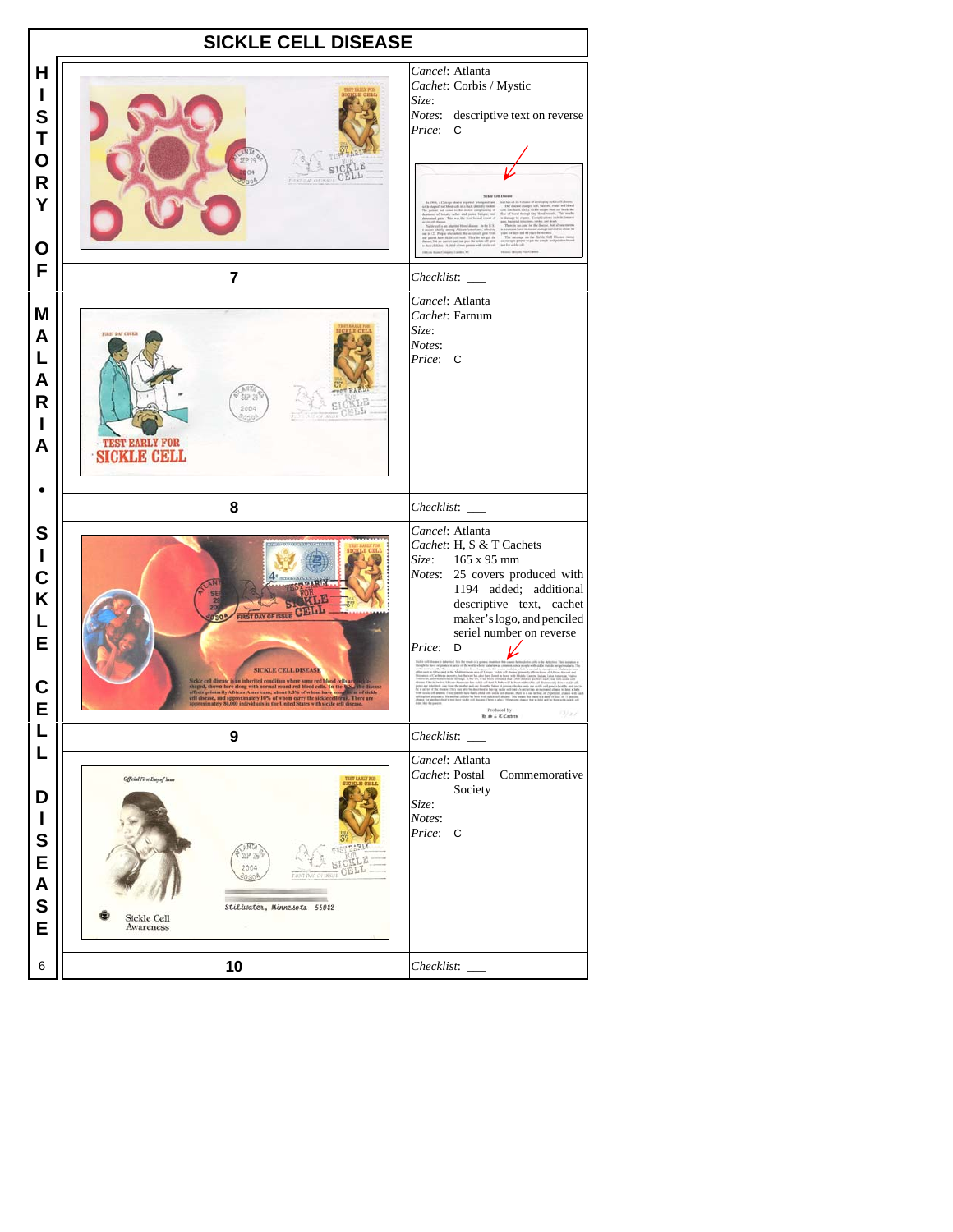| <b>SICKLE CELL DISEASE</b>                                                                                                                                                                       |                                                                                     |                                                |
|--------------------------------------------------------------------------------------------------------------------------------------------------------------------------------------------------|-------------------------------------------------------------------------------------|------------------------------------------------|
| <b>VORMAL RED BLOOD CELL</b><br><b>TES?</b><br>SICKLE<br><b>FIRST DAY OF ISSUE CE!</b><br><b>SUPPORT SICKLE CELL RESEARCH</b><br>$\alpha$<br><b>EDUCATION</b><br><b>SICKLED RED BLOOD CELL</b>   | Cancel: Atlanta<br>Cachet: PTE<br>Size:<br>Notes: eight covers produced<br>Price: D | Н<br>L<br>$\mathbf s$<br>T<br>O<br>R<br>Y<br>О |
| 11                                                                                                                                                                                               |                                                                                     | F                                              |
| Sickle Cell Disease<br>SICKLE<br>2004<br>Cast on or said CEPP<br><i>rosol</i><br>Siekle cell anemia, which affects red blood cells, is the most common genetic disorder among African Americans. | Cancel: Atlanta<br>Cachet:<br>Size:<br>Notes:<br>Price: C                           | Μ<br>A<br>L<br>A<br>R<br>L<br>A                |
| 12                                                                                                                                                                                               |                                                                                     |                                                |
| <b>TEST BARLY</b><br><b>SEP</b><br>$\frac{29}{2004}$<br><b>FIRST DAY OF ISSUE CEL.</b><br>0.00<br>Test Barly for Sichle Cell                                                                     | Cancel: Atlanta<br>Cachet:<br>Size:<br>Notes:<br>Price: C                           | S<br>I<br>C<br>K<br>L<br>E<br>С<br>E           |
| 13                                                                                                                                                                                               | Checklist:                                                                          | L                                              |
| 2004<br>TEST HARLY FOR SICKLE CHILL                                                                                                                                                              | Cancel: Atlanta<br>Cachet:<br>Size:<br>Notes:<br>Price: C                           | L<br>D<br>I<br>S<br>E<br>A<br>S<br>E           |
| 14                                                                                                                                                                                               |                                                                                     | $\boldsymbol{7}$                               |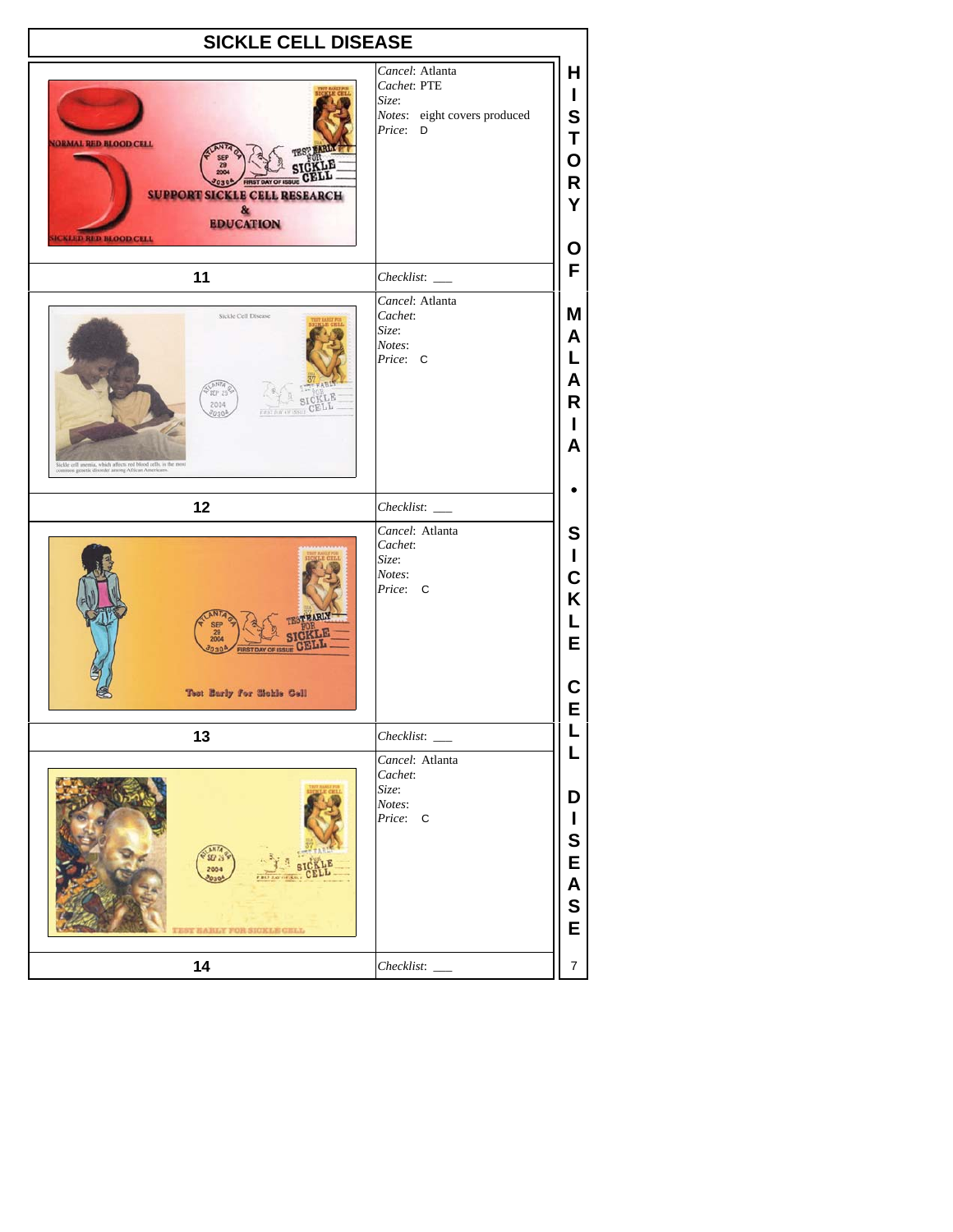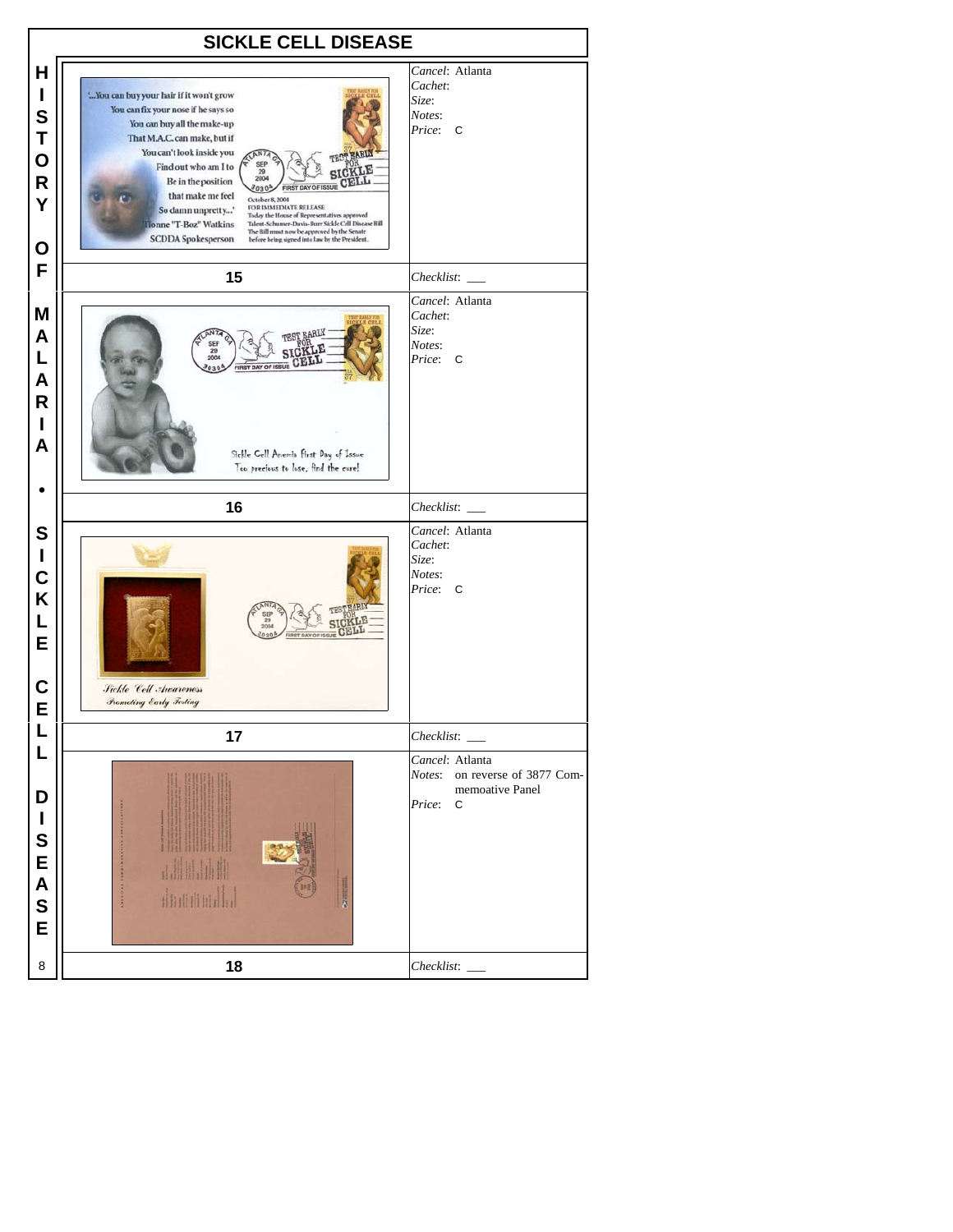| <b>SICKLE CELL DISEASE</b>                                                                                                                                                          |                                                                                                                                                                                                                           |                                                |
|-------------------------------------------------------------------------------------------------------------------------------------------------------------------------------------|---------------------------------------------------------------------------------------------------------------------------------------------------------------------------------------------------------------------------|------------------------------------------------|
| Sickle Cell Station<br>Greensboro, NC 27401<br>September 29, 2004<br><b>SICKLE CELL DISEASE</b><br><b>ASSOCIATION OF THE PIEDMONT</b><br>R-4800 Baia Mare 2<br>ROMANIA              | Cancel: Greensboro, NC<br>Notes: with added values to pay<br>international rate<br>Price:<br>C<br>Sickle Cell Station<br>Greensboro, NC 27401<br>September 29, 2004<br>SICKLE CELL DISEASE<br>ASSOCIATION OF THE PIEDMONT | н<br>I<br>S<br>Т<br>O<br>R<br>Y<br>Ο           |
| 19                                                                                                                                                                                  | Checklist:                                                                                                                                                                                                                | F                                              |
|                                                                                                                                                                                     |                                                                                                                                                                                                                           | Μ<br>A<br>L<br>Α<br>R<br>A                     |
|                                                                                                                                                                                     |                                                                                                                                                                                                                           |                                                |
| <b>Sichie Cell E</b><br><br>Sickle Cell Disease<br>vareness                                                                                                                         | Cancel: Pompano Beach, FL: Sep-<br>tember 30, 2004<br>Cachet: Colorano<br>Size:<br>with special cancel of the<br>Notes:<br>Sickle Cell Disease Asso-<br>ciation<br>Price:<br>C                                            | S<br>I<br>C<br>Κ<br>L<br>E                     |
| .                                                                                                                                                                                   |                                                                                                                                                                                                                           | C                                              |
| A<br>37<br>The Barbara Bush<br>OHILAND<br>Children's Hospital<br>At Maine Medical Caster<br><b>SEPTEMBER</b><br>$\overline{9}$<br>2005<br>04102<br>Child Health Station<br>PAKISTAN | Checklist:<br>Cancel: Portland, ME: September<br>9,2005<br>Notes:<br>with added values on<br>postal use cover; Barbara<br>Bush Children's Hospital<br>slogan cancel<br>Price:<br>С                                        | Ē<br>L<br>L<br>D<br>I<br>S<br>E<br>A<br>S<br>E |
| В                                                                                                                                                                                   | Checklist:                                                                                                                                                                                                                | 9                                              |
|                                                                                                                                                                                     |                                                                                                                                                                                                                           |                                                |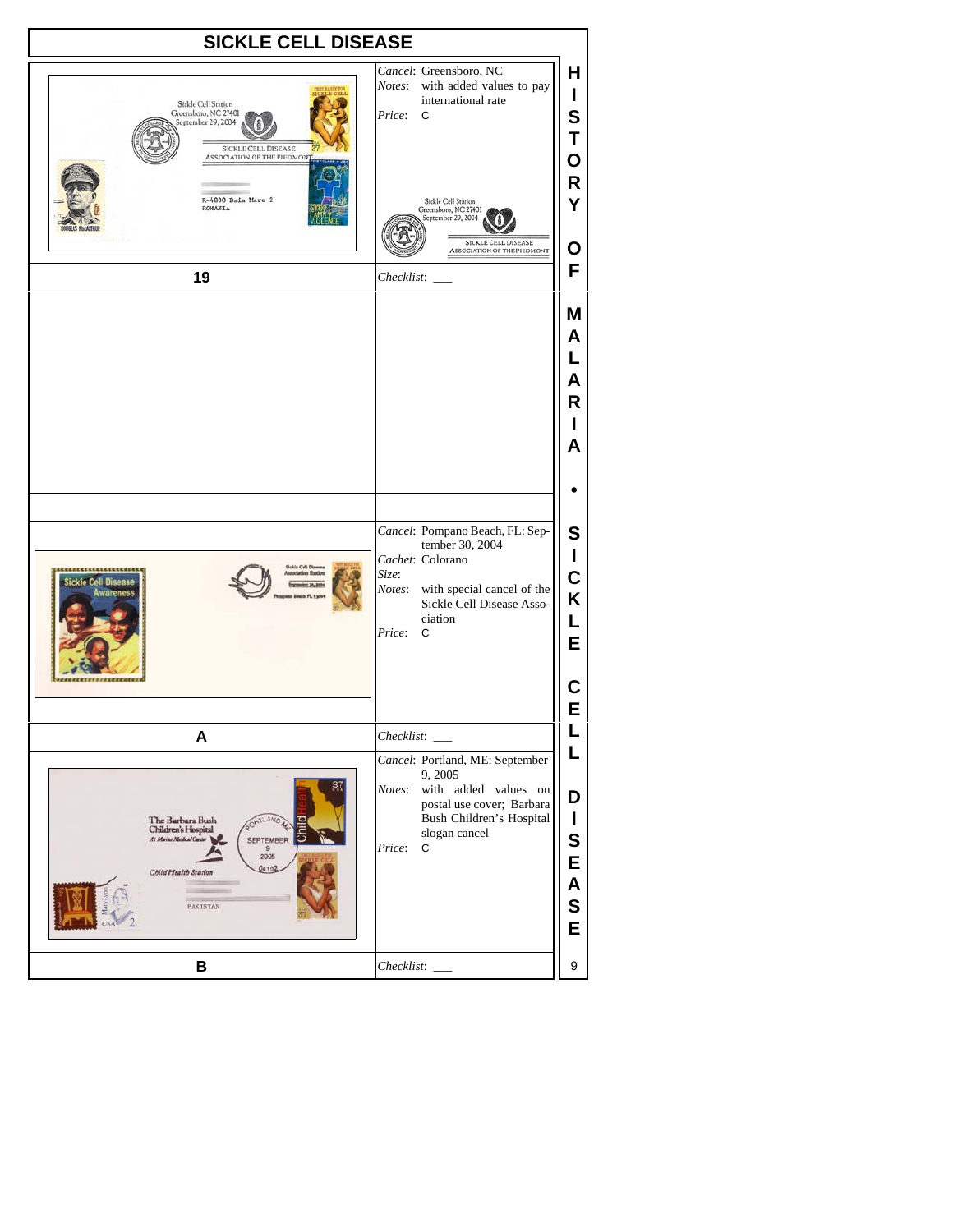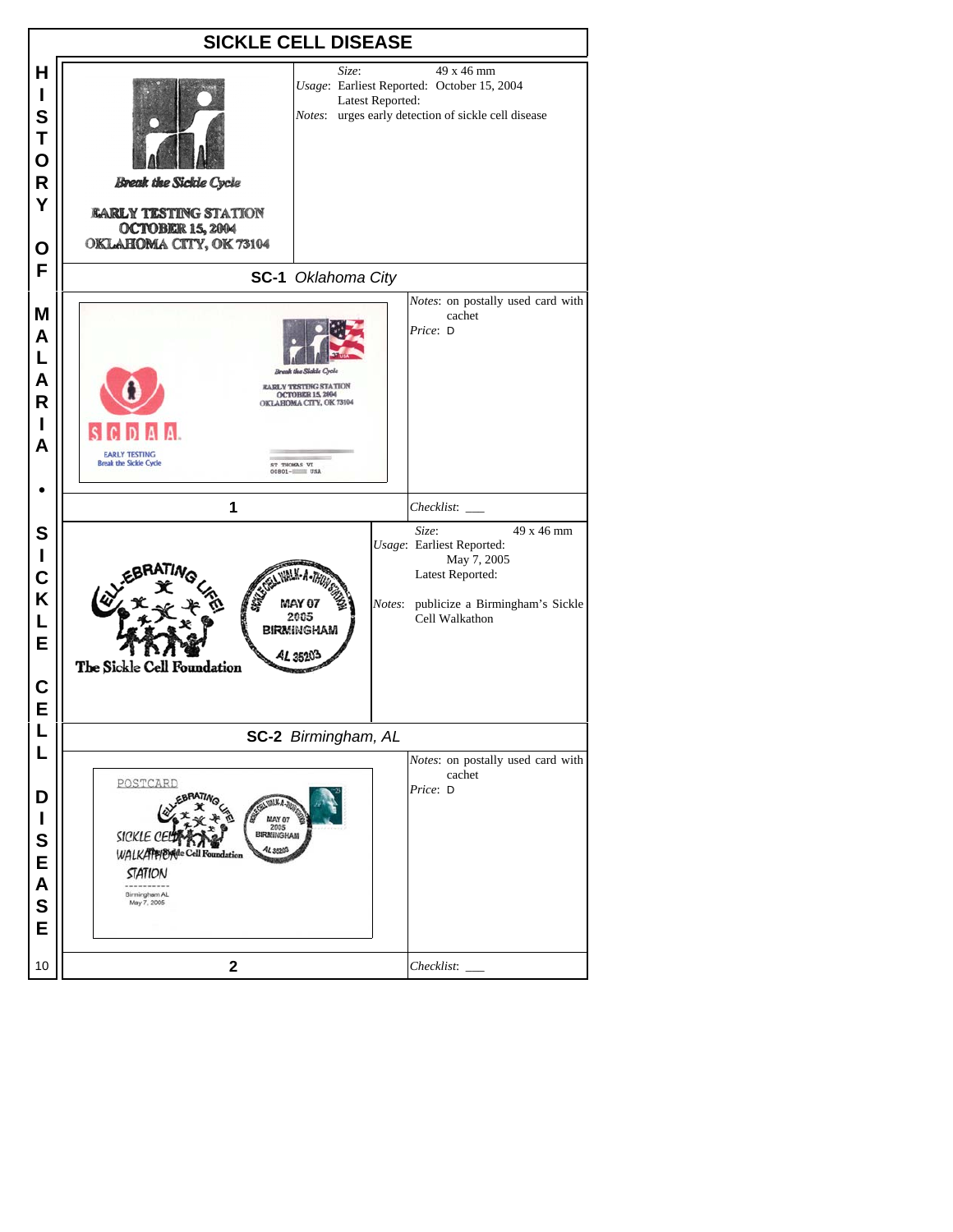## **SICKLE CELL DISEASE**